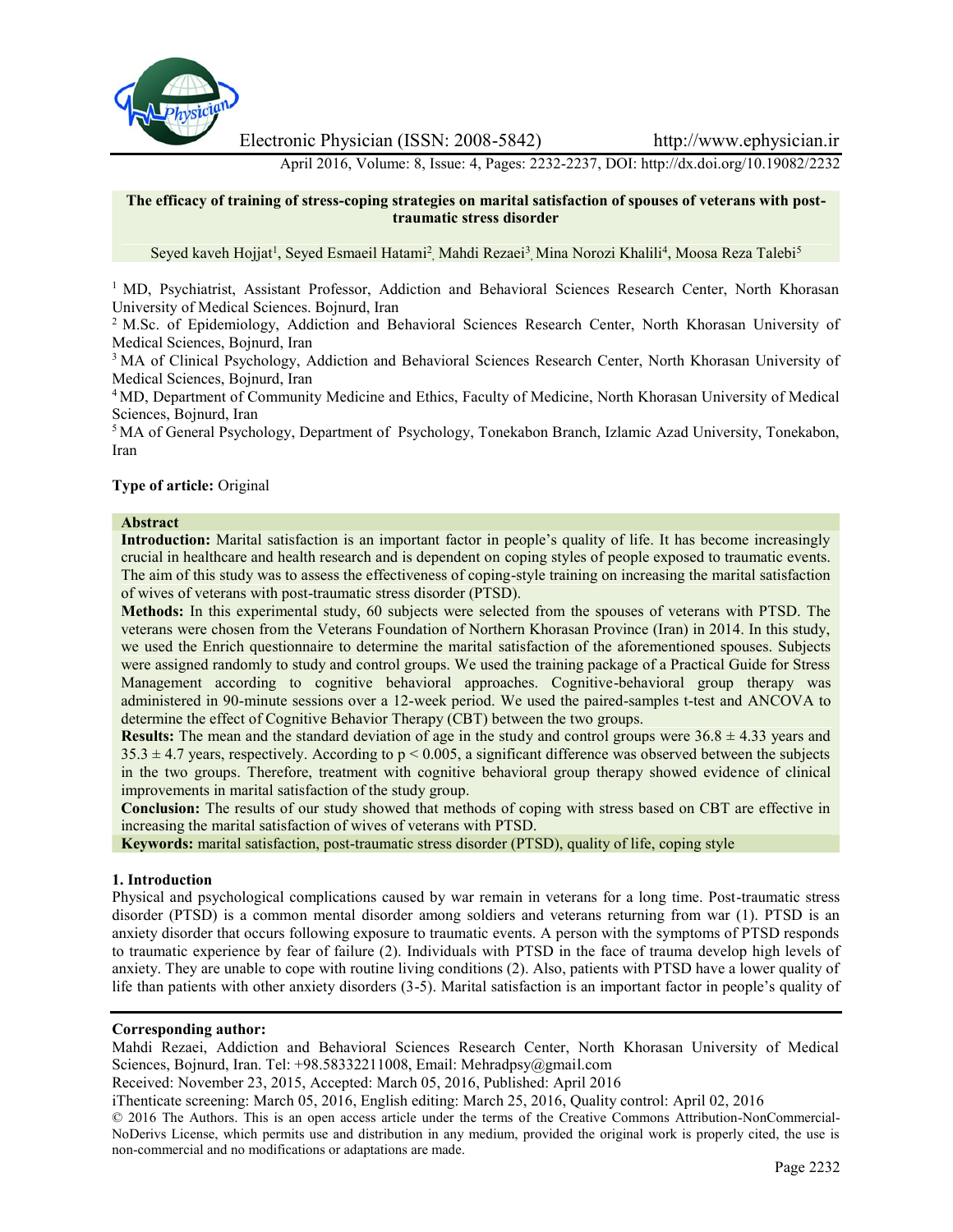life. People's quality of life and marital satisfaction have become increasingly important in healthcare and health research. A number of studies have shown that traumatic life events have a negative impact on quality of life (6, 7). PTSD leads to difficulties in personal and family relationships (8). Exposure to combat, overseas deployment, experiencing or participating in violence, and a service member's injuries or disabilities all have profound impacts on the functioning of the service member's family. Spouses of veterans with post-traumatic stress disorder report relationship and psychological distress in their families (9). Numerous studies have demonstrated that spouses of veterans with PTSD are at increased risk for experiencing psychological and marital distress (10). Marital satisfaction, quality of life, and mental health of people are dependent on their coping styles when exposed to traumatic events. Changes in coping styles and living conditions can lead to new challenges for the etiology of mental disorders (11). The maladaptive methods of coping with stress are increasingly widespread in people with mental disorders, and they may threaten the patient's mental health (12). Coping techniques help patients overcome personal conflicts, psychological and physical problems, and social difficulties (13). Consequently, recent efforts to determine the needs of spouses of veterans with PTSD should be evaluated and expanded. The families of veterans should plan for non-predictable life events and learn to cope with their traumas (9). Although many studies have shown that links exist between PTSD symptoms and marital dissatisfaction (14), some aspects of this problem remain unclear, and they can lead to dysfunctions in the family. Furthermore, it is unknown whether the treatments are effective in increasing marital satisfaction or quality of life, and few studies have examined the relationship between family therapy and couple therapy in increasing marital satisfaction, quality of life, and coping strategies (8). Thus, exploring and investigating methods to address this issue seem to be necessary (15, 16). The overall objective of our study was to conduct an experimental study to assess the effectiveness of coping-style-based training by cognitive behavior therapy techniques for the wives of patients to assess its impact on their marital satisfaction. The secondary aim of the study was the development of a training program of Cognitive Behavior Therapy (CBT) techniques.

# **2. Material and Methods**

# *2.1. Sampling method*

In this study, the participants were selected from the spouses of veterans (Iraq-Iran war veterans) with PTSD. These veterans had psychiatric diagnosis of post-traumatic stress disorder according to DSM-IV-TR. The veterans whose spouses agreed to participate in this study were selected from The Veterans Foundation of Northern Khorasan, Iran, in 2015. We choose 60 subjects to participate in this study by using the accessible sampling method if a subject had been determined to be eligible for the study at the baseline assessment. They were assigned randomly to either the study of the control group, so there were 30 subjects in each group.

# *2.2. Inclusion criteria for veterans*

The inclusion criteria for this study were 1) lack of physical defects due to war injury, 2) lack of psychiatric disorders, such as psychosis or bipolar disorder, 3) positive screening of the veterans for PTSD by DSM-IV, and 4) the subject and his wife were living together in one home, i.e., the subjects did not live in another city or in a separate house from their wives, and they were not divorced or separated.

# *2.3. Inclusion criteria for spouses of veterans*

The inclusion criteria for the wives of the veterans were ) being at least 18 years old, 2) lack of major psychiatric disorders, such as psychosis or bipolar disorder, 3) accepting the terms and conditions of the cognitive behavioral therapy, and 4) stability of medical and legal situations for the participants to fully participate in the study.

# *2.4. Exclusion criteria*

The exclusion criteria were 1) being absent from more than three sessions in the CBT program and 2) partial completion of the questionnaires in the post-test.

# *2.5. Research instrument and study variables*

In this study, we used the Enrich questionnaire, Enrich marital satisfaction questionnaire (short form), to determine marital satisfaction in spouses of veterans with PTSD. Olson (1989) developed this questionnaire, which is comprised of 47 questions for the evaluation of marital satisfaction (17). The questionnaire was translated into Persian by Mirkheshti (1996). In the Persian version of this questionnaire, Cronbach's alpha for women was calculated as 0.82, and it was 0.92 for men, which showed the internal consistency of the questionnaire. The correlation coefficient between the scores of the participants on two occasions with an interval of three weeks was 0.88 for all subjects (18).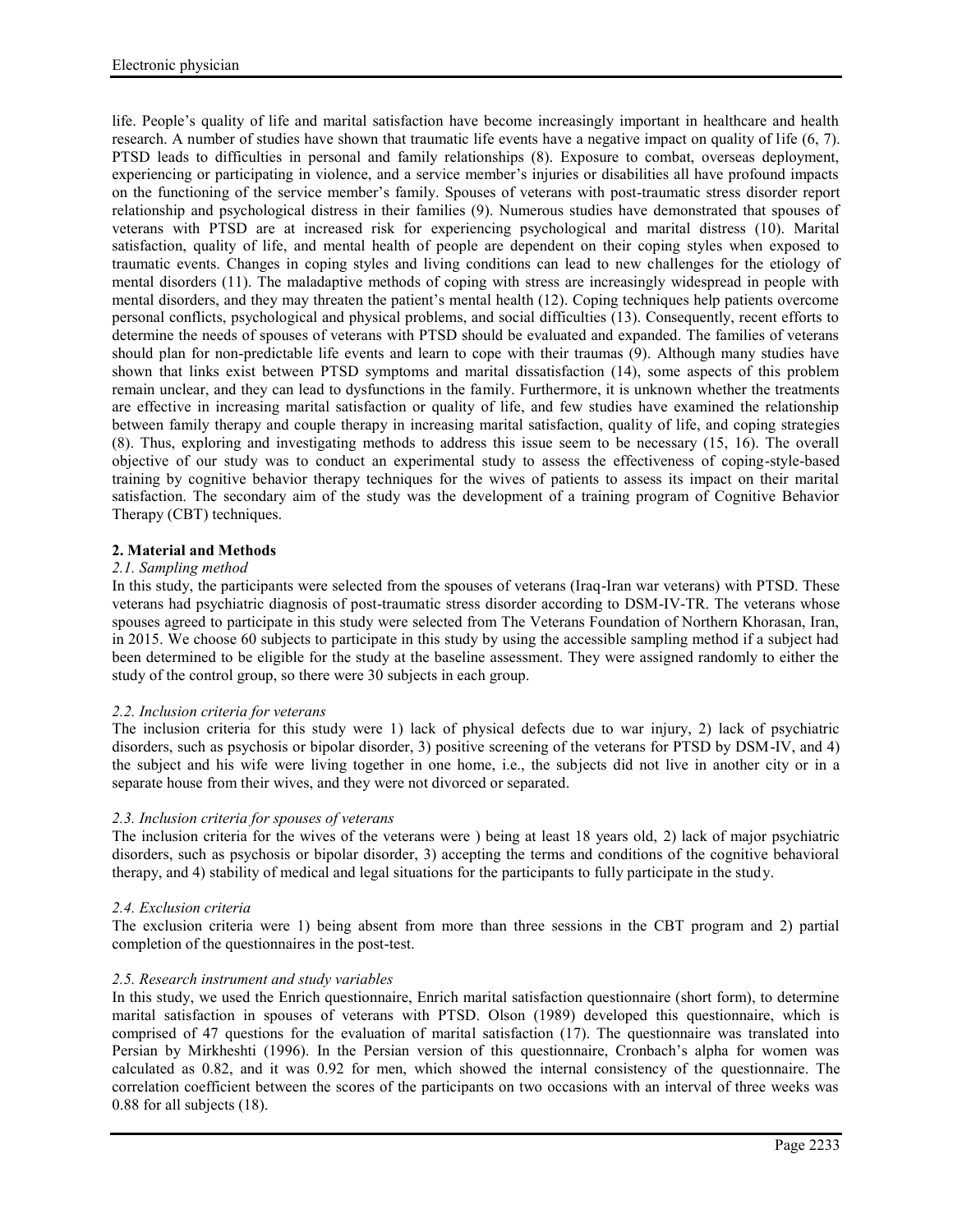# *2.6. Experiment*

In the first stage, we asked the subjects to complete the Enrich questionnaire. The cognitive behavioral group therapy (CBT) was the chosen treatment program for spouses of veterans with PTSD, and it was administered effectively in the experimental groups. The treatment program consisted of three major modules, i.e., identifying negative thoughts, tackling negative thoughts, and undertaking behavioral activation (19). Following the protocol specified in the manual, the cognitive behavioral therapy was administered in 90-minute sessions over a 12-week period. CBT was a treatment consisting of several overlapping phases. In the current study, we used the training package entitled "Practical guide for Stress Management," which is based on the cognitive behavioral approach (20), to study the efficacy of the application of CBT in increasing marital satisfaction and decreasing stress. The short training sessions of coping with stress in cognitive behavioral therapy consisted of 10 sessions:

- 1) Session 1: an introduction to the training program and training of muscles. Progressive muscle relaxation is in 16 different muscle groups of the body and is a systematic technique for achieving a deep state of relaxation.
- 2) Session 2: identifying the effects of stress on five levels (cognitive, emotional, behavioral, physical, and social levels) and muscle relaxation training in eight different muscle groups of the body.
- 3) Session 3: understanding the relationship between thoughts and emotions along with muscle relaxation training in four different muscle groups of the body.
- 4) Session 4: identifying negative thoughts, breathing training, autogenes training, and training of passive muscle relaxation.
- 5) Session 5: replacing irrational thoughts with rational thoughts and relaxation training by the autogenes method.
- 6) Session 6: definition of coping skills and its variants along with auto genes training in order to control the heart rate, respiration, abdomen, and forehead.
- 7) Session 7: training coping skills and auto genes training with visualization and positive mood induction.
- 8) Session 8: defining anger, anger management, and meditation training.
- 9) Session 9: an introduction to strategies and styles of interpersonal conflict resolution accompanied by relaxation and meditation training by counting breaths.
- 10) Session 10: an explanation of the importance of social support and learning the techniques of stress management in order to maintain the social support.

Interventions were performed over a 12-week timeframe. After 3 months, all of the participants were re-assessed using the same Enrich questionnaire. The subjects completed the questionnaire, and the researchers investigated the changes in the marital satisfaction scores.

# *2.7. Statistical analysis*

Descriptive analyses were conducted using the t-test for comparison of mean differences between two groups. Analysis of co-variance (ANCOVA) was used to determine the effect of CBT between the two groups. The data were analyzed using SPSS version 16 (SPSS, Inc. Chicago, Illinois, USA).

# *2.8. Research ethics*

This study was conducted following the ethical standards of Iran's psychological associations. It was conducted with human subject protections and satisfying clinical practices and was approved by Bojnurd City College Committee. All participants provided informed written consent stating their willingness to participate in this study. In order to adhere to ethical standards, the control group was told that they would participate in cognitive behavioral therapy after three months.

# **3. Results**

# *3.1. Demographic characteristics*

According to the results of this study, in the study group, 6.6, 73.3, and 20.1% of the subjects were younger than 30, between 30 and 45, and above 45, respectively. Also, in the control group 13.3% of subjects were younger than 30, 73.3% were between 30 and 45, and 13.3% were above 45. The mean and standard deviation of age were 36.8  $\pm$ 4.33 years in the study group and  $35.3 \pm 4.7$  years in the control group. Therefore, the t-test showed no significant difference between the mean ages of the two groups. The results of this study demonstrated that, in the study group, 6.6% of subjects had college degrees, 80% had a high school education or less, and 13.3% were analphabetic. Also, in the control group, 6.6% had college degrees, 86.6% had a high school education or less, and 6.6% were analphabetic. The results of the financial status investigation indicated that none of participants had a high financial status. The results of this study showed that 60% of the veterans in the study group were employed and 40% were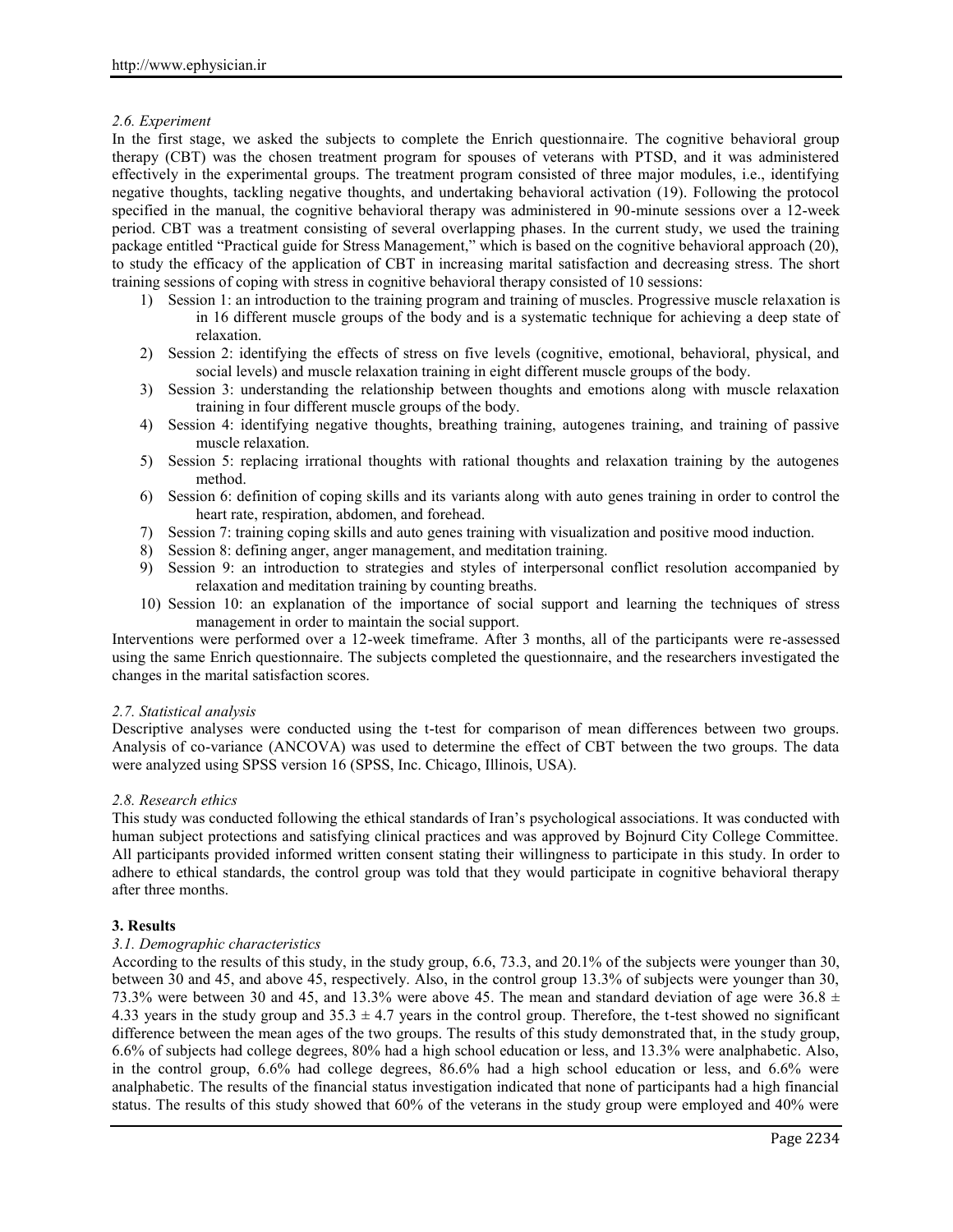unemployed. In the control group, 53.4 and 46.6% of the veterans were employed and unemployed, respectively. All of the subjects were housekeepers, and none of them was employed.

# *3.2. Examination of the efficacy of the treatment*

Treatment with cognitive behavioral group therapy showed evidence of clinical improvements in marital satisfaction. For the 25 subjects who completed the treatment, statistically-significant effects were observed in marital satisfaction. The distribution of mean and standard deviation of marital satisfaction in the control and study groups are shown in Table 1. We used the ANCOVA test to analyze the pre-test and post-test data. The results of these analyses are shown in Table 2. According to these analyses, the average pre-test that was adjusted by ANCOVA test was calculated as 122.67. Based on the results from Table 2, according to  $F_{(1.28)} = 20.383$  and p < 0.005, there was a significant effect on the women in the study group. As a result, the null hypothesis was rejected after adjusting the pre-test scores. In the current study, the results proved that there was a statistically-significant difference between the control and study groups in marital satisfaction ( $F_{(1,28)} = 20.383$ ). This means that CBT was effective in increasing marital satisfaction.

**Table 1.** Enrich marital satisfaction scores in control and study groups

| Groups       |          | Mean   | Standard deviation |  |
|--------------|----------|--------|--------------------|--|
| Experimental | Pretest  | 114.13 | 19.835             |  |
|              | Posttest | 151.53 | 17.703             |  |
| Control      | Pretest  | 131.20 | 25.375             |  |
|              | Posttest | 126.80 | 14.443             |  |

**Table 2.** ANCOVA test of pre-test and post-test data

| Sources of variation | <b>SS</b> | <b>MS</b> |        | df |        |
|----------------------|-----------|-----------|--------|----|--------|
| Intercept            | 12525.214 | 12525.214 | 49.891 |    | 0.0001 |
| Group                | 5108.528  | 5108.528  | 20.383 |    | 0.0001 |
| Pretest              | 529.708   | 529.708   | 2.110  |    | 0.158  |
| Error                | 6778.426  | 251.053   |        |    |        |
| Total                | 24941.876 |           |        | 30 |        |

# **4. Discussion**

According to the basic premise of our study, post-traumatic stress disorder has negative effects on marriage and interpersonal communication. The quality of life and marital satisfaction of patients with advanced PTSD are much lower than they are for other people. The results of our study showed a low level of marital satisfaction in couples in which there was a veteran with PTSD. Consistent with our basic premise, Renshawa's study revealed that veterans with PTSD have more stress than other soldiers. According to the self-report questionnaires, they had lower levels of mental health (21). Also, the results of the study of Erbes et al. suggested a different pattern for the relationships between PTSD factors and the relationship adjustment among female soldiers (22). The results of Dekel and Solomon's study agreed with these findings (23). The results of our study demonstrated that methods of coping with stress according to CBT are effective in increasing the marital satisfaction of wives of veterans with PTSD. Consistent with our study, Davidson et al.'s study showed that methods of coping with stress, social-skill training, and interpersonal-relationship training are effective for the psychological well-being of children of veterans with PTSD (24). Creech et al. suggested that the strategies used to cope with combat stress may impact both PTSD and the functionality of the family. Moreover, it can highlight the potential utility of pre- and post-deployment coping skills training (25). Renshaw and Caska performed a study to investigate the role of partners' perceptions of posttraumatic stress symptom. The analyses of that study revealed that partners' perceptions of withdrawal/numbing symptoms were associated with greater distress, but perceptions of re-experiencing symptoms were associated significantly with lower levels of relationship distress (22). Iverson's study examined the impact of distinct PTSD symptom clusters, dissociation, and coping strategies on intimate partner violence (IPV) re-victimization among abused women. The findings suggested that coping strategies are important and can be potential predictors of physical IPV re-victimization (26). Consistent with our study, many studies have shown that coping styles for stress are effective in decreasing stress. Also, they lead to improved quality of life. The results of Mahmud et al. (27), Nikrahan et al. (28), Dekel et al. (29), and Sherman et al. (30) were consistent with our study. One study examined the effect of coping-style training on the mental health and stress reduction of Iranian staff. The results showed that coping style was effective in alleviating the depression of participants. Furthermore, other studies have explained how family coping has a direct relationship with stress level and decreasing life pressure of spouses of veterans with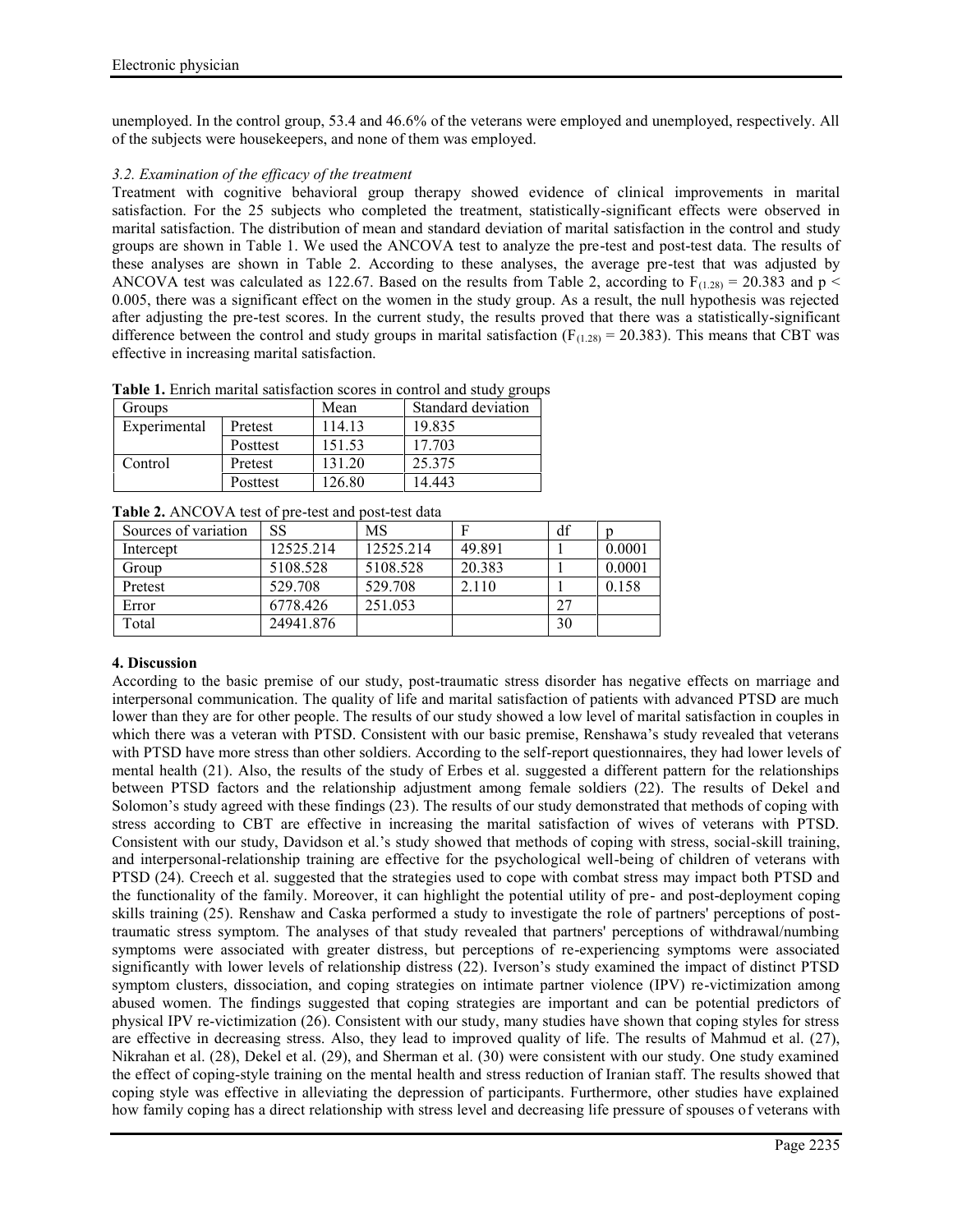PTSD (31, 32). Therefore, as mentioned above, reduction of stress leads to increasing marital satisfaction. Coping strategies appear to be predictors of marital satisfaction. Indeed, coping strategies have a unique share in marital satisfaction. Recognizing and providing guidelines and techniques for lessening stress could be an important step toward enhancing family happiness, improving family interactions, and improving the quality of life. A causal pathway integrating these factors should be tested in future studies.

# **5. Conclusions**

According to our paper, training of stress-coping strategies on marital satisfaction of spouses of veterans with posttraumatic stress disorder was significantly effective. Future research should focus on studies that can assist us in gaining a better understanding of the relationship between other mental disorders and family dysfunction. We can focus on family-centered interventions that can be effective in providing guidelines for increasing other factors of quality of life and mental health. Also future research should examine whether changes in types of coping strategies can be useful in the treatment of PTSD or other mental disorders.

#### **Acknowledgments:**

This manuscript was part of a research project conducted in the Addiction and Behavioral Sciences Research Center, North Khorasan University of Medical Sciences, Bojnurd, Iran (Ref. No.: 93/p/43448).

#### **Conflict of Interest:**

There is no conflict of interest to be declared.

#### **Authors' contributions:**

All authors contributed to this project and article equally. All authors read and approved the final manuscript.

#### **References:**

- 1) Zatzick DF, Marmar CR, Weiss DS, Browner WS, Metzler TJ, Golding JM, et al. Posttraumatic stress disorder and functioning and quality of life outcomes in a nationally representative sample of male Vietnam veterans. Am J Psychiatry. 1997; 154(12): 1690-5. PMID: 9396947.
- 2) Bowen A, Shelley M, Helmes E, Landman M. Disclosure of traumatic experiences, dissociation, and anxiety in group therapy for posttraumatic stress. Anxiety Stress Coping. 2010; 23(4): 449-61. doi: 10.1080/10615800903414315, PMID: 19916086.
- 3) Alonso J, Angermeyer M, Bernert S, Bruffaerts R, Brugha T, Bryson H, et al. Disability and quality of life impact of mental disorders in Europe: results from the European Study of the Epidemiology of Mental Disorders (ESEMeD) project. Acta Psychiatr Scand Suppl. 2004; 109(420): 38-46. PMID: 15128386.
- 4) Kyutoku Y, Tada R, Umeyama T, Harada K, Kikuchi S, Watanabe E, et al. Cognitive and psychological reactions of the general population three months after the 2011 Tohoku earthquake and tsunami. PloS one. 2012; 7(2): e31014. doi: 10.1371/journal.pone.0031014, PMID: 22347421, PMCID: PMC3275613.
- 5) Pence BW, Shirey K, Whetten K, Agala B, Itemba D, Adams J, et al. Prevalence of Psychological Trauma and Association with Current Health and Functioning in a Sample of HIV-infected and HIV-uninfected Tanzanian Adults. PloS one. 2012; 7(5): e36304. doi: 10.1371/journal.pone.0036304, PMID: 22606252, PMCID: PMC3351441.
- 6) Giacco D, Matanov A, Priebe S. Symptoms and subjective quality of life in post-traumatic stress disorder: a longitudinal study. 2013.
- 7) Richardson JD, Long ME, Pedlar D, Elhai JD. Posttraumatic stress disorder and health-related quality of life among a sample of treatment-and pension-seeking deployed Canadian Forces peacekeeping veterans. Can J Psychiatry. 2008; 53(9): 594-600. PMID: 18801222.
- 8) Ray SL, Vanstone M. The impact of PTSD on veterans' family relationships: An interpretative phenomenological inquiry. Int J Nurs Stud. 2009; 46(6): 838-47. doi: 10.1016/j.ijnurstu.2009.01.002, PMID: 19201406.
- 9) Link PE, Palinkas LA. Long-term trajectories and service needs for military families. Clin Child Fam Psychol Rev. 2013; 16(4): 376-93. doi: 10.1007/s10567-013-0145-z, PMID: 23828635.
- 10) Renshaw KD, Rodrigues CS, Jones DH. Psychological symptoms and marital satisfaction in spouses of Operation Iraqi Freedom veterans: relationships with spouses' perceptions of veterans' experiences and symptoms. J Fam Psychol. 2008; 22(4): 586. doi: 10.1037/0893-3200.22.3.586, PMID: 18729672.
- 11) Eadie TL, Bowker BC. Coping and quality of life after total laryngectomy. Otolaryngol Head Neck Surg. 2012; 146(6): 959-65. doi: 10.1177/0194599812437315, PMID: 22307574, PMCID: PMC3360982.